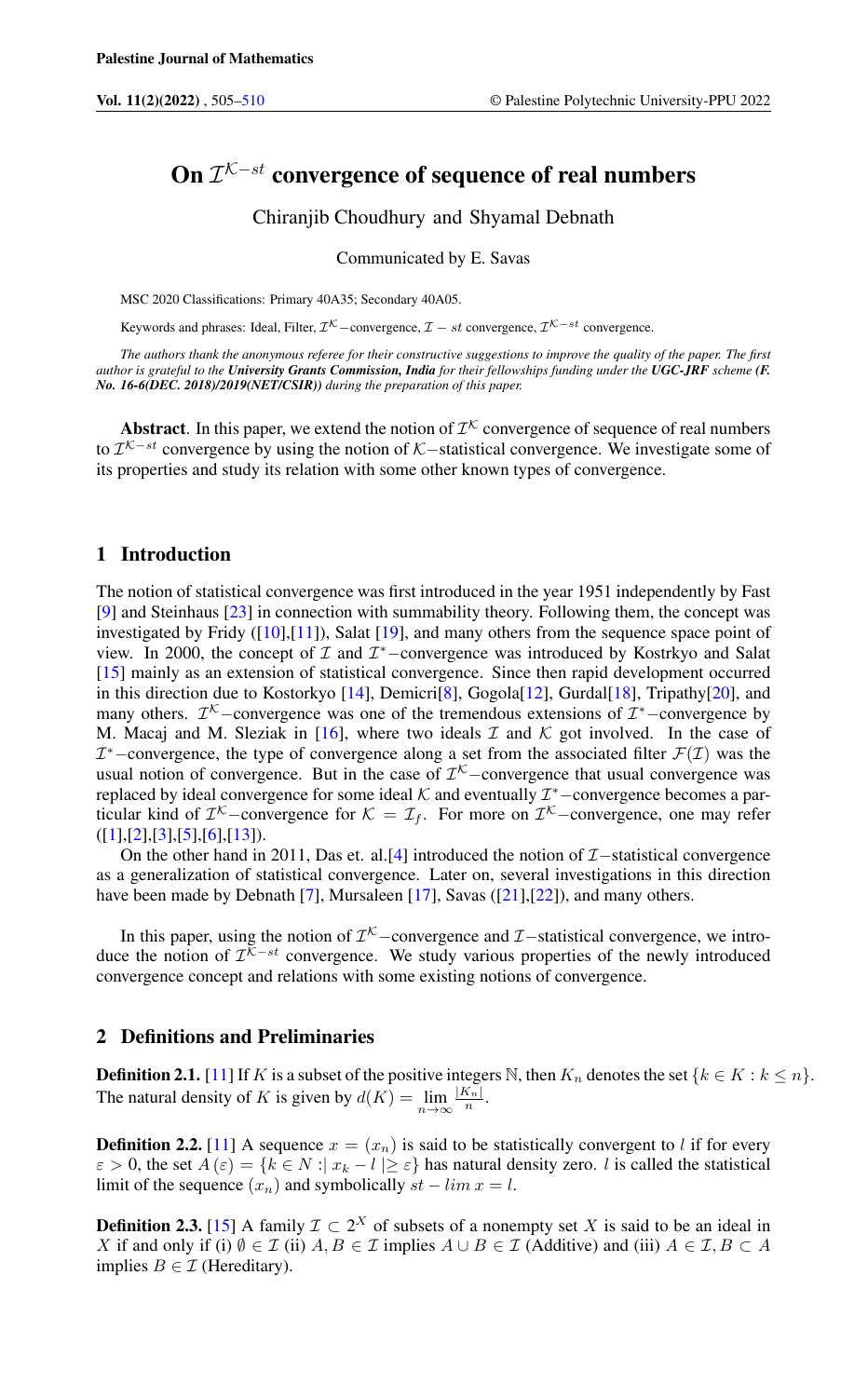If  $\forall x \in X, \{x\} \in \mathcal{I}$  then  $\mathcal{I}$  is said to be admissible. Also,  $\mathcal{I}$  is said to be non-trivial if  $X \notin \mathcal{I}$ and  $\mathcal{I} \neq {\emptyset}.$ 

Some standard examples of ideal are given below:

(i) The set  $\mathcal{I}_f$  of all finite subsets of N is an admissible ideal in N.

(ii) The set  $\mathcal{I}_d$  of all subsets of natural numbers having natural density 0 is an admissible ideal in N.

(iii) The set  $\mathcal{I}_c = \{ A \subseteq \mathbb{N} : \sum_{a \in A} a^{-1} < \infty \}$  is an admissible ideal in  $\mathbb{N}$ .

(iv) Suppose  $\mathbb{N} = \bigcup_{i=1}^{\infty} D_p$  be a decomposition of  $\mathbb{N}$  (for  $i \neq j$ ,  $D_i \cap D_j = \emptyset$ ). Then the set  $\mathcal I$  of

all subsets of N, which intersects finitely many  $D_p$ 's forms an ideal in N.

More important examples can be found in [\[12\]](#page-5-8) and [\[14\]](#page-5-6).

**Definition 2.4.** [\[15\]](#page-5-5) A family  $\mathcal{F} \subset 2^X$  of subsets of a nonempty set X is said to be a filter in X if and only if (i)  $\emptyset \notin \mathcal{F}$  (ii)  $M, N \in \mathcal{F}$  implies  $M \cap N \in \mathcal{F}$  and (iii)  $M \in \mathcal{F}, N \supset M$  implies  $N \in \mathcal{F}$ .

If I is a proper non-trivial ideal in X, then  $\mathcal{F}(\mathcal{I}) = \{M \subset X : \exists A \in \mathcal{I} s.t M = X \setminus A\}$  is a filter in X. It is called the filter associated with the ideal  $\mathcal{I}$ .

**Definition 2.5.** [\[15\]](#page-5-5) A sequence  $x = (x_k)$  is said to be  $\mathcal{I}-$ convergent to l if and only if for every  $\varepsilon > 0$ , the set  $\{k \in \mathbb{N} : |x_k - l| \ge \varepsilon\}$  belongs to  $\mathcal{I}$ . The real number l is called the  $\mathcal{I}-$ limit of the sequence  $x = (x_k)$ . Symbolically,  $\mathcal{I} - \lim x = l$ .

**Definition 2.6.** [\[15\]](#page-5-5) Let T be an admissible ideal in N. A sequence  $x = (x_k)$  is said to be  $\mathcal{I}^*$  –convergent to l, if there exixts a set  $M = \{m_1 < m_2 < \ldots < m_k < \ldots\}$  in the associated filter  $\mathcal{F}(\mathcal{I})$  such that  $\lim_k x_{m_k} = l$ .

**Definition 2.7.** [\[4\]](#page-5-16) A sequence  $x = (x_k)$  is said to be  $\mathcal{I}-$ statistically convergent to l if and only if for every  $\varepsilon > 0, \delta > 0$ ,

$$
\{k \in \mathbb{N} : \frac{1}{k} |\{n \le k : |x_n - l| \ge \varepsilon\}| \ge \delta\} \in \mathcal{I}.
$$

If a sequence  $x = (x_k)$  is  $\mathcal{I}-$ statistically convergent to l, then it is denoted by  $\mathcal{I}-st-\lim x =$ l.

<span id="page-1-1"></span>**Theorem 2.8.** *(*[\[7\]](#page-5-17), Theorem 3.2) For any sequence  $x = (x_k)$ ,  $st - \lim x = l$  *implies*  $\mathcal{I} - st \lim x = l$ .

<span id="page-1-0"></span>**Theorem 2.9.** *(*[\[7\]](#page-5-17), Theorem 3.4) For any sequence  $x = (x_k)$ ,  $\mathcal{I} - \lim x = l$  *implies*  $\mathcal{I} - st \lim x = l$ .

**Definition 2.10.** [\[16\]](#page-5-11) Let  $\mathcal I$  and  $\mathcal K$  be two ideals in N. A sequence  $x = (x_k)$  is said to be  $\mathcal{I}^{\mathcal{K}}$  –convergent to l if, there exists  $M \in \mathcal{F}(\mathcal{I})$  such that the sequence  $y = (y_k)$  defined by

$$
y_k = \begin{cases} x_k, & k \in M \\ l, & k \notin M \end{cases}
$$

is  $K$ –convergent to l.

If we consider  $K = \mathcal{I}_f$ , then the  $\mathcal{I}^k$ -convergence concept coincides with  $\mathcal{I}^*$ -convergence [\[15\]](#page-5-5). Further, if we take  $K = \mathcal{I}_d$ , then we get  $\mathcal{I}^*$  -statistical convergence which was introduced by Debnath and Rakshit in [\[7\]](#page-5-17). Note that  $\mathcal{I}^{\mathcal{I}_d}$  – convergence implies  $\mathcal{I}$  –statistical convergence.

Throughout the paper, unless stated, the symbols  $\mathcal{I}, \mathcal{K}, \mathcal{I}_1, \mathcal{I}_2, \mathcal{K}_1$ , and  $\mathcal{K}_2$  stands for nontrivial admissible ideal in N, and the sequences that we have considered are real sequences.

# 3 Main Results

<span id="page-1-2"></span>**Definition 3.1.** A sequence  $x = (x_k)$  is said to be  $\mathcal{I}^{\mathcal{K}-statistical}$  convergent (in short  $\mathcal{I}^{\mathcal{K}-st}$ convergent) to a real number l, if there exists a set  $M \in \mathcal{F}(\mathcal{I})$  such that the sequence  $y = (y_k)$ defined as,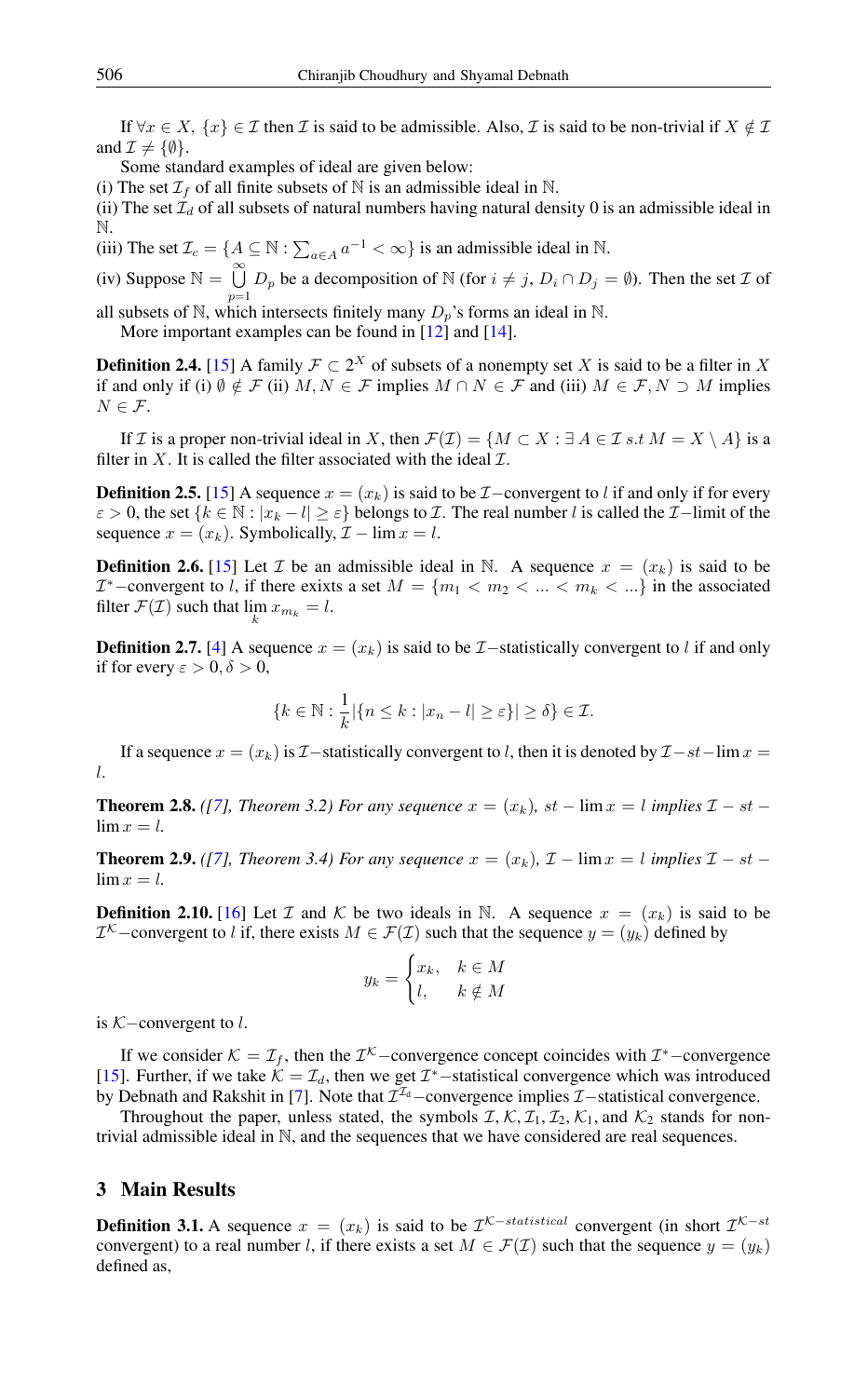$$
y_k = \begin{cases} x_k, & k \in M \\ l, & k \notin M \end{cases}
$$

is K–statistical convergent to l. Symbolically we write,  $\mathcal{I}^{\mathcal{K}-st}$  –  $\lim x = l$ .

<span id="page-2-2"></span>**Example 3.2.** Consider the decomposition of N given by  $N = \bigcup_{n=1}^{\infty} N_n$  $\bigcup_{p=1} D_p$ , where  $D_p = \{2^{p-1}(2q - )\}$ 

1) :  $q = 1, 2, 3, ...$ . Let T be the ideal consisting of all subsets of N which intersects a finite number of  $D_p$ 's. Consider the sequence  $x = (x_k)$  defined by  $x_k = \frac{1}{p}$  if  $k \in D_p$ . Then the sequence is  $\mathcal{I}^{\mathcal{K}-st}$ convergent to 0, for  $\mathcal{I} = \mathcal{K}$ .

<span id="page-2-0"></span>**Theorem 3.3.** *For any sequence*  $x = (x_k)$ , if  $\mathcal{I}^{\mathcal{K}}$  –  $\lim x = l$ , then  $\mathcal{I}^{\mathcal{K}-st}$  –  $\lim x = l$ .

*Proof.* The proof follows from the fact that  $K - \lim x = l$  implies  $K - st \lim x = l$ , using Theorem [2.9.](#page-1-0)  $\Box$ 

But the converse of the above theorem is not necessarily true.

**Example 3.4.** Consider  $\mathcal{I} = \mathcal{K} = \mathcal{I}_f$ . Then the sequence  $x = (x_k)$  defined by

$$
x_k = \begin{cases} 0, & k = m^2, m \in \mathbb{N} \\ 1, & otherwise \end{cases}
$$

is  $\mathcal{I}^{\mathcal{K}-st}$  convergent to 1 but not  $\mathcal{I}^{\mathcal{K}}$  – convergent to 1.

<span id="page-2-1"></span>**Theorem 3.5.** For any sequence  $x = (x_k)$ , if  $\mathcal{I}^* - st - \lim x = l$  then  $\mathcal{I}^{\mathcal{K}-st} - \lim x = l$ .

*Proof.* The proof follows from the fact that  $st - \lim x = l$  implies  $K - st \lim x = l$ , by Theorem [2.8.](#page-1-1)  $\Box$ 

It is clear from Theorem [3.3](#page-2-0) and Theorem [3.5](#page-2-1) that  $\mathcal{I}^{\mathcal{K}-st}$  convergence of a sequence is a generalization of  $\mathcal{I}^{\mathcal{K}}$  convergence as well as  $\mathcal{I}^* - st$  -convergence.

**Theorem 3.6.** *Suppose*  $x = (x_k)$  *be a sequence such that*  $\mathcal{I}^{K-st} - \lim x = l$ . *Then, l is unique.* 

*Proof.* If possible suppose  $\mathcal{I}^{\mathcal{K}-st}$  – lim  $x = l_1$  and  $\mathcal{I}^{\mathcal{K}-st}$  – lim  $x = l_2$  for some  $l_1 \neq l_2$ . Then by Definition [3.1,](#page-1-2) there exists  $M, N \in \mathcal{F}(\mathcal{I})$  such that the sequences  $y = (y_k)$  and  $z = (z_k)$  defined by,

$$
y_k = \begin{cases} x_k, & k \in M \\ l_1, & k \notin M \end{cases} \text{ and } \ z_k = \begin{cases} x_k, & k \in N \\ l_2, & k \notin N \end{cases}
$$

are K – st convergent to  $l_1$  and  $l_2$  respectively. In other words, for every  $\varepsilon > 0$ ,  $\delta > 0$ , the two sets  $A_1, A_2 \in \mathcal{F}(\mathcal{K})$  where

$$
A_1 = \{k \in \mathbb{N} : \frac{1}{k} \mid \{n \le k : |y_n - l_1| \ge \varepsilon\} \mid < \delta\}
$$

and

$$
A_2 = \{k \in \mathbb{N} : \frac{1}{k} \mid \{n \leq k : |z_n - l_2| \geq \varepsilon\} \mid < \delta\}.
$$

Eventually,  $A_1 \cap A_2 \in \mathcal{F}(\mathcal{K})$  and is an infinite set. Choose  $\varepsilon = \frac{|l_1 - l_2|}{3}$  and a natural number  $p \in A_1 \cap A_2$  large enough to gurantee the existence of an element  $\xi \in [1, p] \cap M \cap N$  and a  $\delta$ small enough to agree  $|y_{\xi} - l_1| < \varepsilon$  as well as  $|z_{\xi} - l_2| < \varepsilon$ . Thus we have,

$$
3\varepsilon = |l_1 - l_2| \le |x_{\xi} - l_1| + |x_{\xi} - l_2|
$$
  
=  $|y_{\xi} - l_1| + |z_{\xi} - l_2|$   
 $\langle \varepsilon + \varepsilon = 2\varepsilon$ , which is a contradiction.

Hence we must have  $l_1 = l_2$ . This completes the proof.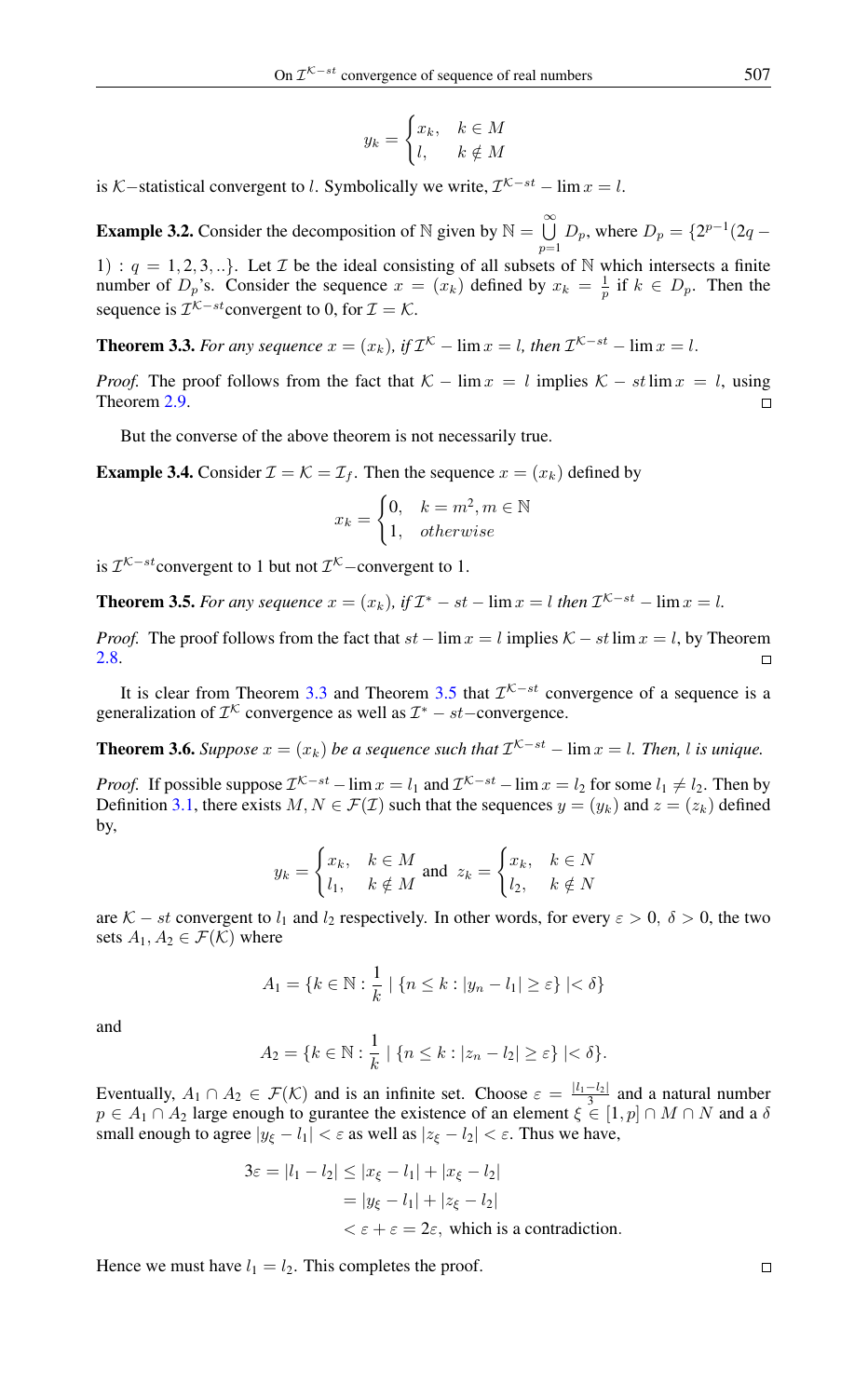**Theorem 3.7.** *Let*  $I$ ,  $K$  *be non-trivial ideal in*  $N$  *such that*  $I^{K-st}-\lim x = l_1$  *and*  $I^{K-st}-\lim y = l_2$  $l_2$ *. Then, (i)*  $\mathcal{I}^{\mathcal{K}-st}$  –  $\lim(x+y) = l_1 + l_2$  and (ii)  $\mathcal{I}^{\mathcal{K}-st}$  –  $\lim(xy) = l_1 l_2$ *.* 

*Proof.* Let  $\mathcal{I}^{\mathcal{K}-st}$  – lim  $x = l_1$  and  $\mathcal{I}^{\mathcal{K}-st}$  – lim  $y = l_2$ . Then, by Definition [3.1,](#page-1-2) there exists  $M, N \in \mathcal{F}(\mathcal{I})$  such that the sequences  $u = (u_k)$  and  $v = (v_k)$  defined by

$$
u_k = \begin{cases} x_k, & k \in M \\ l_1, & k \notin M \end{cases} \text{ and } v_k = \begin{cases} y_k, & k \in N \\ l_2, & k \notin N \end{cases}
$$

are respectively K – st convergent to  $l_1$  and  $l_2$ . Consequently the sequence  $u + v = (u_k + v_k)$  is also  $K - st$  convergent to  $l_1 + l_2$ . Therefore  $\forall \varepsilon > 0, \delta > 0$ ,

$$
\{k \in \mathbb{N} : \frac{1}{k} \mid \{n \le k : |(u_n + v_n) - (l_1 + l_2)| \ge \varepsilon\} \mid \ge \delta\} \in \mathcal{K}.
$$
 (3.1)

Now consider  $M_1 = M \cap N \in \mathcal{F}(\mathcal{I})$  and construct the sequence  $w = (w_k)$  defined by

<span id="page-3-1"></span><span id="page-3-0"></span>
$$
w_k = \begin{cases} x_k + y_k, & k \in M_1 \\ l_1 + l_2, & k \notin M_1 \end{cases}.
$$

Then the following inclusion holds good

$$
\{k \in \mathbb{N} : \frac{1}{k} \mid \{n \le k : |(u_n + v_n) - (l_1 + l_2)| \ge \varepsilon\} \mid \ge \delta\}
$$
  

$$
\supseteq \{k \in \mathbb{N} : \frac{1}{k} \mid \{n \le k : |w_n - (l_1 + l_2)| \ge \varepsilon\} \mid \ge \delta\}.
$$
 (3.2)

From  $(3.1)$  and  $(3.2)$  we can conclude that

$$
\{k \in \mathbb{N} : \frac{1}{k} \mid \{n \leq k : |w_n - (l_1 + l_2)| \geq \varepsilon\} \mid \geq \delta\} \in \mathcal{K};
$$

i.e.,  $w = (w_k)$  is  $K - st$  convergent to  $l_1 + l_2$ . Hence we have  $\mathcal{I}^{K-st} - \lim(x + y) = l_1 + l_2$ . (ii) The proof is similar to that of (i), so omitted.

<span id="page-3-3"></span>**Theorem 3.8.** Suppose  $x = (x_k)$  be a sequence such that  $K - st \lim x = l$ . Then  $I^{K-st} - \lim x = l$ l*.*

*Proof.* Since  $K - st - \lim x = l$ , so for every  $\varepsilon > 0$ ,  $\delta > 0$ ,

<span id="page-3-2"></span>
$$
\{k \in \mathbb{N} : \frac{1}{k} \mid \{n \le k : |x_n - l| \ge \varepsilon\} \mid \ge \delta\} \in \mathcal{K}.\tag{3.3}
$$

Choose  $M = N$  from  $\mathcal{F}(\mathcal{I})$ . Consider the sequence  $y = (y_k)$  defined by  $y_k = x_k, k \in M$ . Then using  $(3.3)$  we get,

$$
\forall \varepsilon > 0, \delta > 0, \{k \in \mathbb{N} : \frac{1}{k} \mid \{n \leq k : |y_n - l| \geq \varepsilon\} \mid \geq \delta\} \in \mathcal{K};
$$

i.e.,  $y = (y_k)$  is  $K - st$  – convergent to l. Hence  $\mathcal{I}^{K-st} - \lim x = l$ .

**Theorem 3.9.** *Suppose*  $x = (x_k)$  *be a sequence such that*  $st - \lim x = l$ . *Then*  $\mathcal{I}^{\mathcal{K}-st}-\lim x = l$ .

*Proof.* The proof follows from the fact that  $st - \lim x = l$  implies  $K - st \lim x = l$  (by Theorem [2.8\)](#page-1-1) and applying Theorem [3.8.](#page-3-3)  $\Box$ 

But the converse of the above theorem is not necessarily true. Example [3.2](#page-2-2) serves as the counterexample.

**Theorem 3.10.** *Suppose*  $x = (x_k)$  *be a sequence such that*  $K$ -lim  $x = l$ *. Then*  $I^{K-st}$ -lim  $x = l$ *.* 

*Proof.* The proof follows from the fact that  $K - \lim x = l$  implies  $K - st \lim x = l$  (by Theorem [2.9\)](#page-1-0) and applying Theorem [3.8.](#page-3-3) $\Box$ 

$$
\Box
$$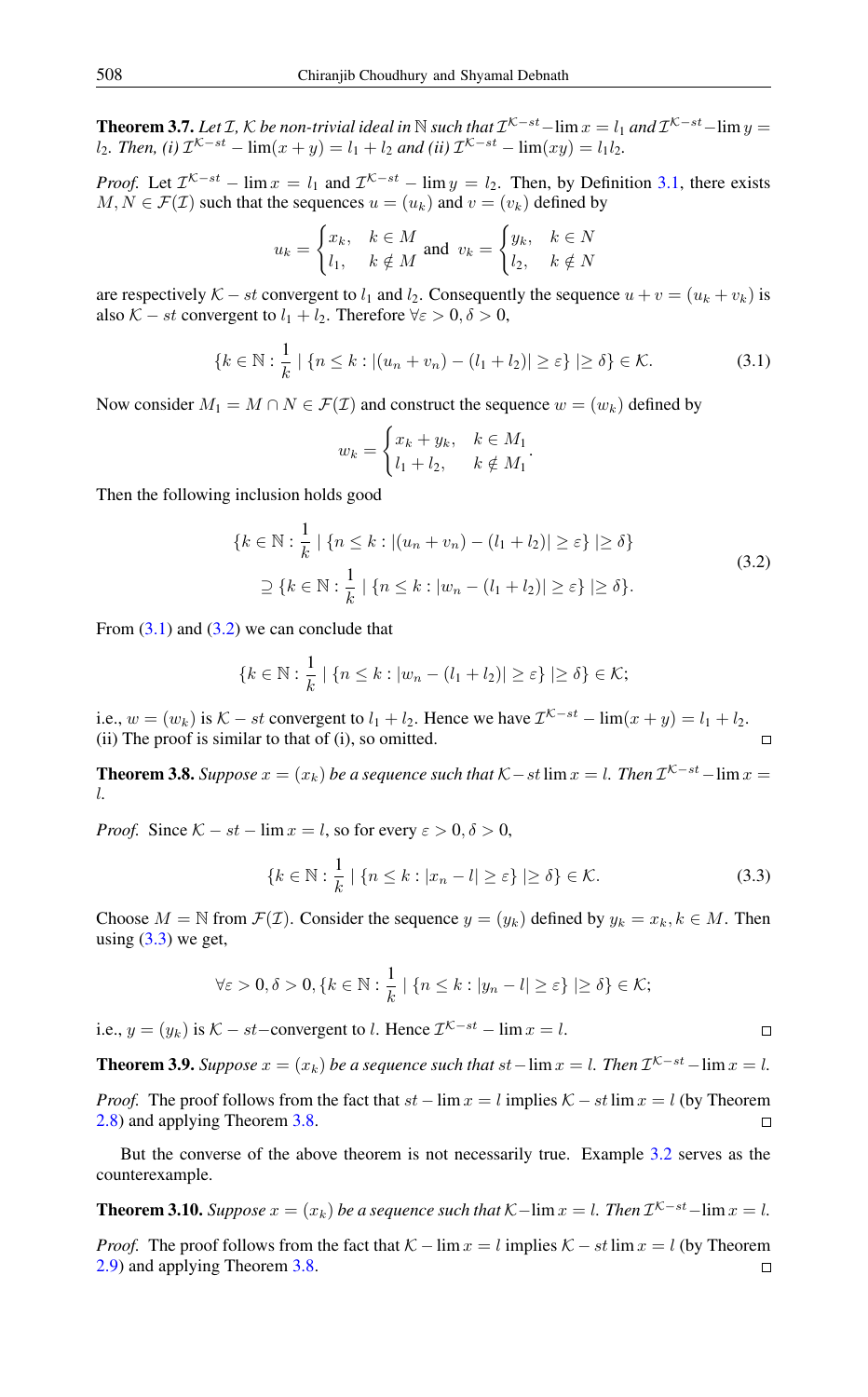But the converse of the above theorem is not true.

**Example 3.11.** Consider the ideals  $\mathcal{I}_d = \{A \subseteq \mathbb{N} : d(A) = 0\}$  and  $\mathcal{I}_c = \{A \subseteq \mathbb{N} : \sum_{a \in A} a^{-1} < a \}$  $\infty$ . Let  $x = (x_k)$  be the sequence defined as

$$
x_k = \begin{cases} 1, & k \text{ is prime} \\ 0, & k \text{ is not prime} \end{cases}
$$

.

Then  $x = (x_k)$  is  $\mathcal{I}_d^{\mathcal{I}_c - st}$  convergent to 0.

But we claim that  $x = (x_k)$  is not  $\mathcal{I}_c$ –convergent to 0. For if  $\mathcal{I}_c$  – lim  $x = 0$ , then for  $\varepsilon = \frac{1}{2}$ , the set { $k \in \mathbb{N} : |x_k - 0| \ge \frac{1}{2}$ } = set of all prime numbers ∈  $\mathcal{I}_c$ , a contradiction.

**Theorem 3.12.** *Let*  $I, I_1, I_2, K, K_1, K_2$  *be admissible ideals in* N *satisfying*  $I_1 \subseteq I_2$  *and*  $K_1 \subseteq I_1$ K2*. Then,*  $\lim_{t \to \infty} x = l$  *implies*  $\mathcal{I}_{2}^{\mathcal{K}-st}$   $-\lim_{t \to \infty} x = l$ ;

 $(iii)$   $\mathcal{I}^{\mathcal{K}_1 - st}$  −  $\lim x = l$  *implies*  $\mathcal{I}^{\mathcal{K}_2 - st}$  −  $\lim x = l$ *. Proof.* (i) Suppose  $\mathcal{I}_1^{\mathcal{K}-st}$  $1^{N-st}$  – lim  $x = l$ . Then by Definition [3.1,](#page-1-2) there exists  $M \in \mathcal{F}(\mathcal{I}_1)$  such that  $\int x_k, \quad k \in M$ 

the sequence  $y = (y_k)$  defined as,  $y_k =$  $\begin{cases} \n\alpha, & \alpha \in \Omega \\ \n\alpha, & k \notin M \n\end{cases}$  is K–statistical convergent to l. Now since  $M \in \mathcal{F}(\mathcal{I}_1)$ , so  $\mathbb{N} \setminus M \in \mathcal{I}_1$  and therefore by hypothesis  $\mathbb{N} \setminus M \in \mathcal{I}_2$  which again implies  $M \in \mathcal{F}(\mathcal{I}_2)$ . Hence we must have  $\mathcal{I}_2^{\mathcal{K}-st}$  –  $\lim x = l$ .

(ii) Suppose  $\mathcal{I}^{\mathcal{K}_1-st}-\lim x = l$ . Then, by Definition [3.1,](#page-1-2) there exists  $M \in \mathcal{F}(\mathcal{I})$  such that the sequence  $y = (y_k)$  defined as,  $y_k =$  $\int x_k, \quad k \in M$  $\begin{cases} \n\frac{\partial}{\partial \xi} & n \in \mathbb{R}^n, \\
l, \quad k \notin M \n\end{cases}$  satisfies the following property  $\forall \varepsilon > 0, \delta > 0,$ 

$$
\{k \in \mathbb{N} : \frac{1}{k} \mid \{n \leq k : |y_n - l| \geq \varepsilon\} \mid \geq \delta\} \in \mathcal{K}_1.
$$

Now by hypothesis the inclusion  $\mathcal{K}_1 \subseteq \mathcal{K}_2$  holds, so we must have  $\forall \varepsilon > 0, \delta > 0$ ,

$$
\{k \in \mathbb{N} : \frac{1}{k} \mid \{n \leq k : |y_n - l| \geq \varepsilon\} \mid \geq \delta\} \in \mathcal{K}_2.
$$

Hence  $\mathcal{I}^{\mathcal{K}_2-st}$  –  $\lim x = l$ .

**Theorem 3.13.** Let  $\mathcal I$  and  $\mathcal K$  be two admissible ideal in  $\mathbb N$  such that  $\mathcal K\subseteq\mathcal I$ . Then,  $\mathcal I^{\mathcal K-st}-\lim x=0$ *l implies*  $\mathcal{I} - st - \lim x = l$ .

*Proof.* Suppose  $\mathcal{K} \subseteq \mathcal{I}$  and  $\mathcal{I}^{\mathcal{K}-st}$  – lim  $x = l$ . Then, there exists a set  $M \in \mathcal{F}(\mathcal{I})$  such that the sequence  $y = (y_k)$  defined as,  $y_k =$  $\int x_k, \quad k \in M$  $\begin{cases} \n\frac{\partial}{\partial \xi}, & n \in \mathbb{N} \\ \n\ell, & k \notin M \n\end{cases}$  has the following property  $\forall \varepsilon > 0, \delta > 0$ ,

$$
A = \{k \in \mathbb{N} : \frac{1}{k} \mid \{n \le k : |y_n - l| \ge \varepsilon\} \mid \ge \delta\} \in \mathcal{K} \subseteq \mathcal{I}.
$$

Therefore we must have  $\forall \varepsilon > 0, \delta > 0$ ,

$$
\{k \in \mathbb{N} : \frac{1}{k} \mid \{n \leq k : |x_n - l| \geq \varepsilon\} \mid \geq \delta\} \subseteq (\mathbb{N} \setminus M) \cup A \in \mathcal{I}.
$$

Hence,  $\mathcal{I} - st - \lim x = l$ .

## <span id="page-4-0"></span>References

- <span id="page-4-1"></span>[1] A. K. Banerjee and M. Paul, Weak and weak<sup>\*</sup>  $\mathcal{I}^{\mathcal{K}}$ -convergence in normed spaces, *arXiv.org /abs/1811.06707* (2018).
- <span id="page-4-2"></span>[2] A. K. Banerjee and M. Paul, Strong- $\mathcal{I}^{\mathcal{K}}$ -convergence in probabilistic metric spaces, *arXiv.org /abs/1808.03268v1* (2018).

 $\Box$ 

 $\Box$